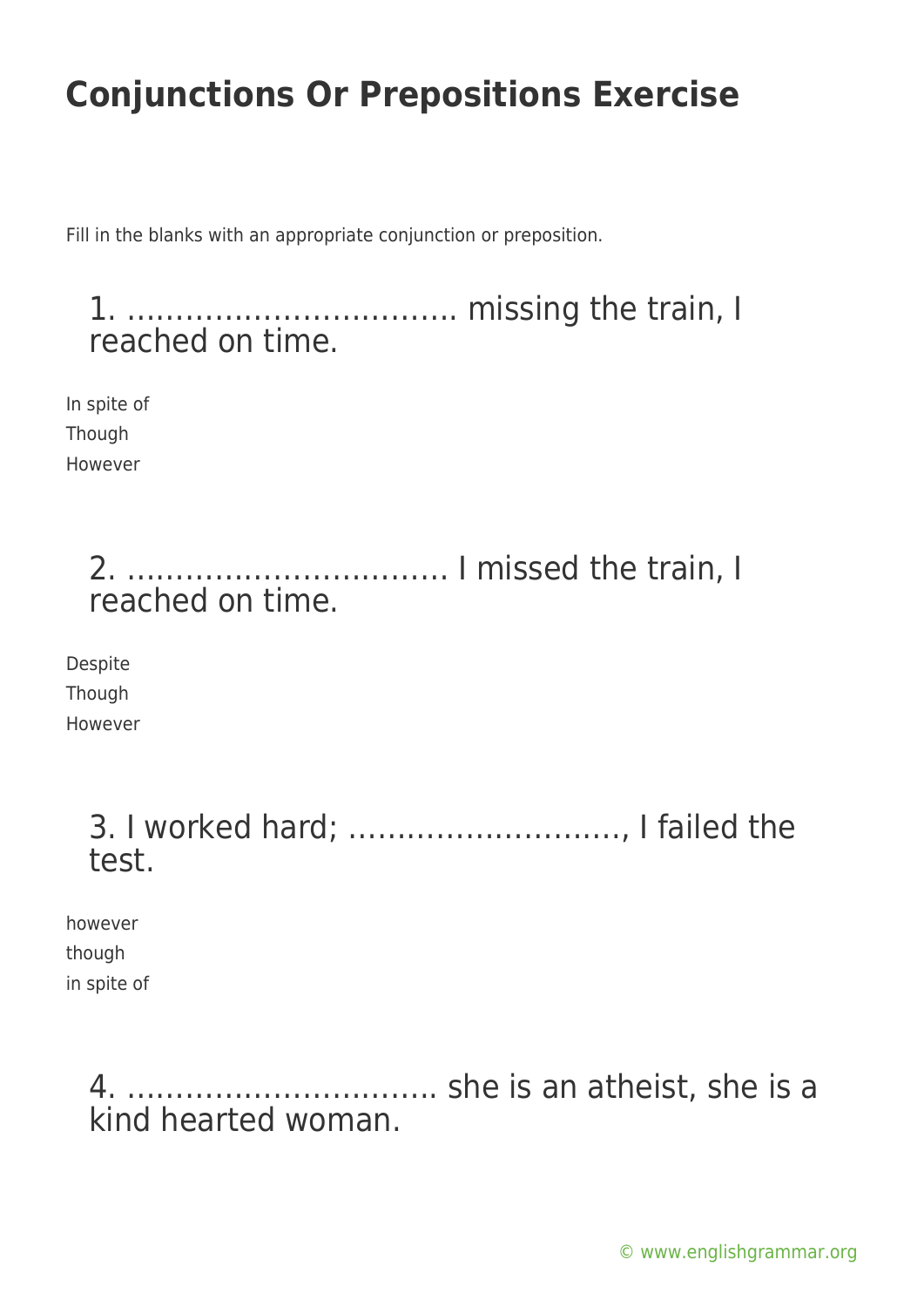Though Although Either could be used here

> 5. ……………………………… working two jobs she does not earn enough.

Please select 2 correct answers

Despite Despite of In spite of

#### 6. I didn't know anyone at the party; ……………………………, that didn't stop me from having a nice time.

however though in spite of

### 7. Tired …………………………. I was, I went swimming.

as though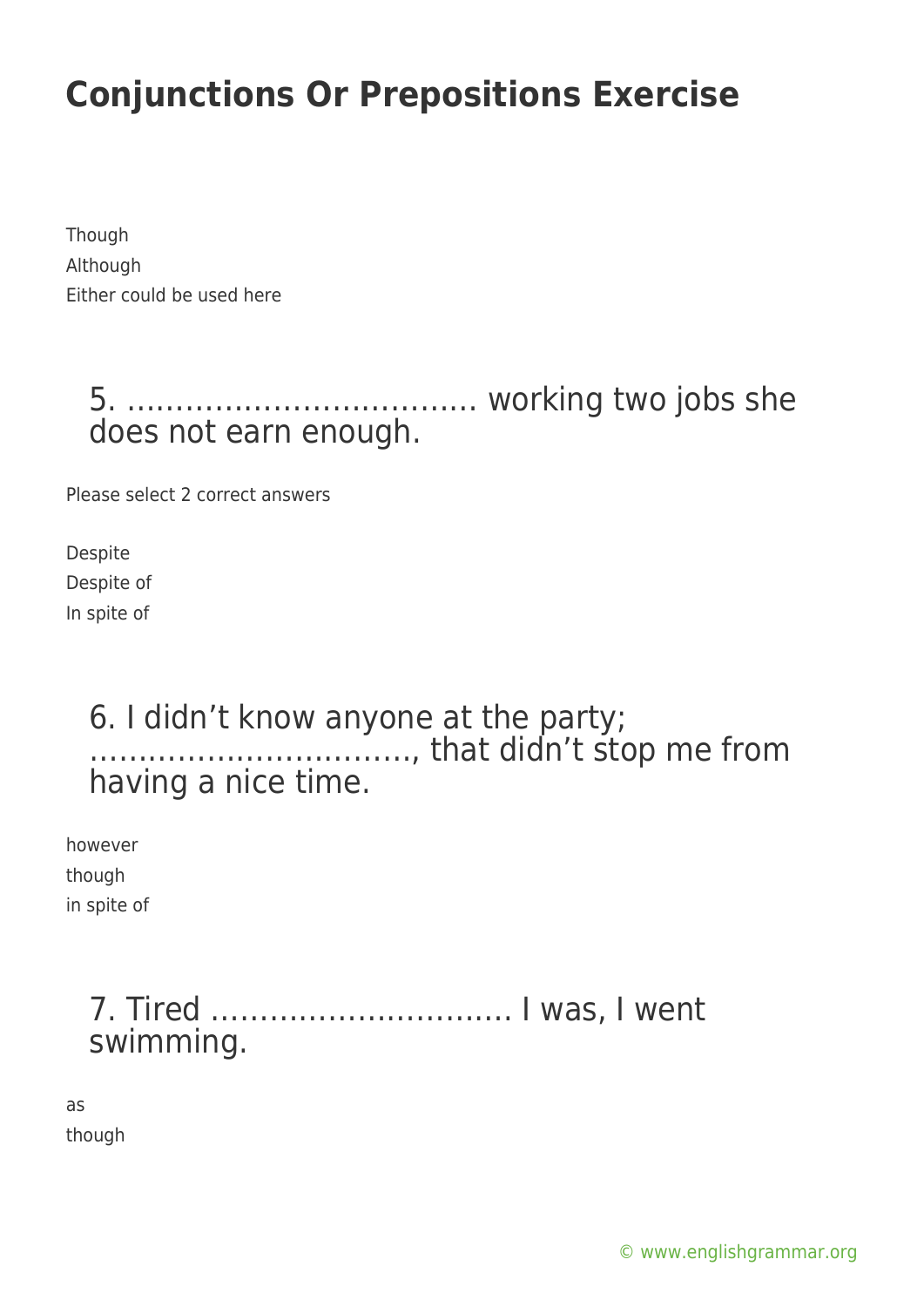Either could be used here

#### 8. His dad was angry, ……………………………. he had failed his exam.

because because of Either could be used here

9. I missed the last bus, ………………………… I had to walk home.

so because then

#### 10. …………………………. he hadn't applied on time, he could not get the job.

Since Hence So

11. …………………………… she is ill, she cannot go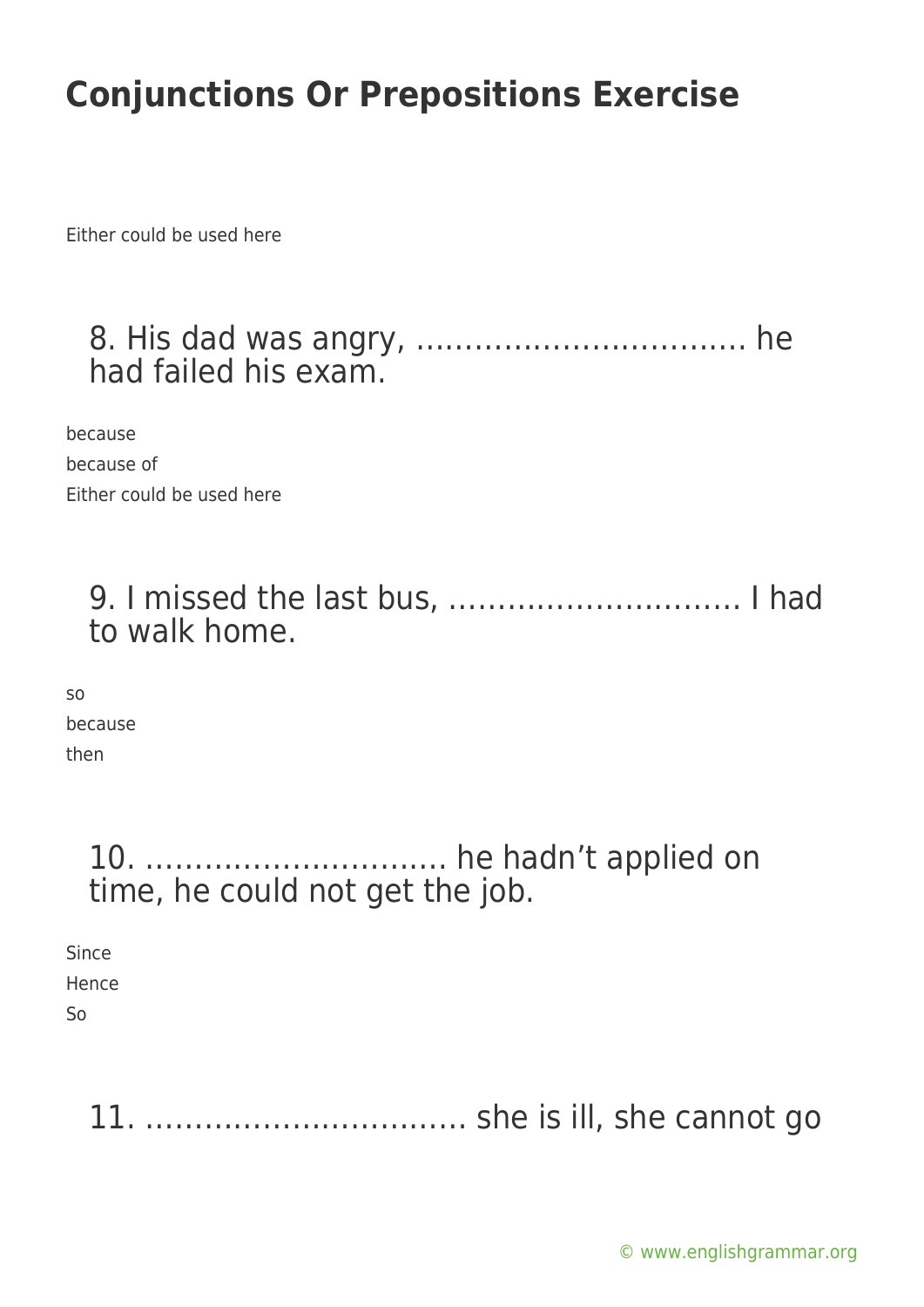#### to work.

Because So Therefore

### 12. …………………………… he could not offer any satisfactory explanation he lost his job.

As So **Though** 

#### Answers

- 1. In spite of missing the train, I reached on time.
- 2. Although I missed the train, I reached on time.
- 3. I worked hard; however, I failed the test.
- 4. Though / Although she is an atheist, she is a kind hearted woman.
- 5. Despite working two jobs she does not earn enough.
- 6. I didn't know anyone at the party; however, that didn't stop me from having a nice time.
- 7. Tired as / though I was, I went swimming.